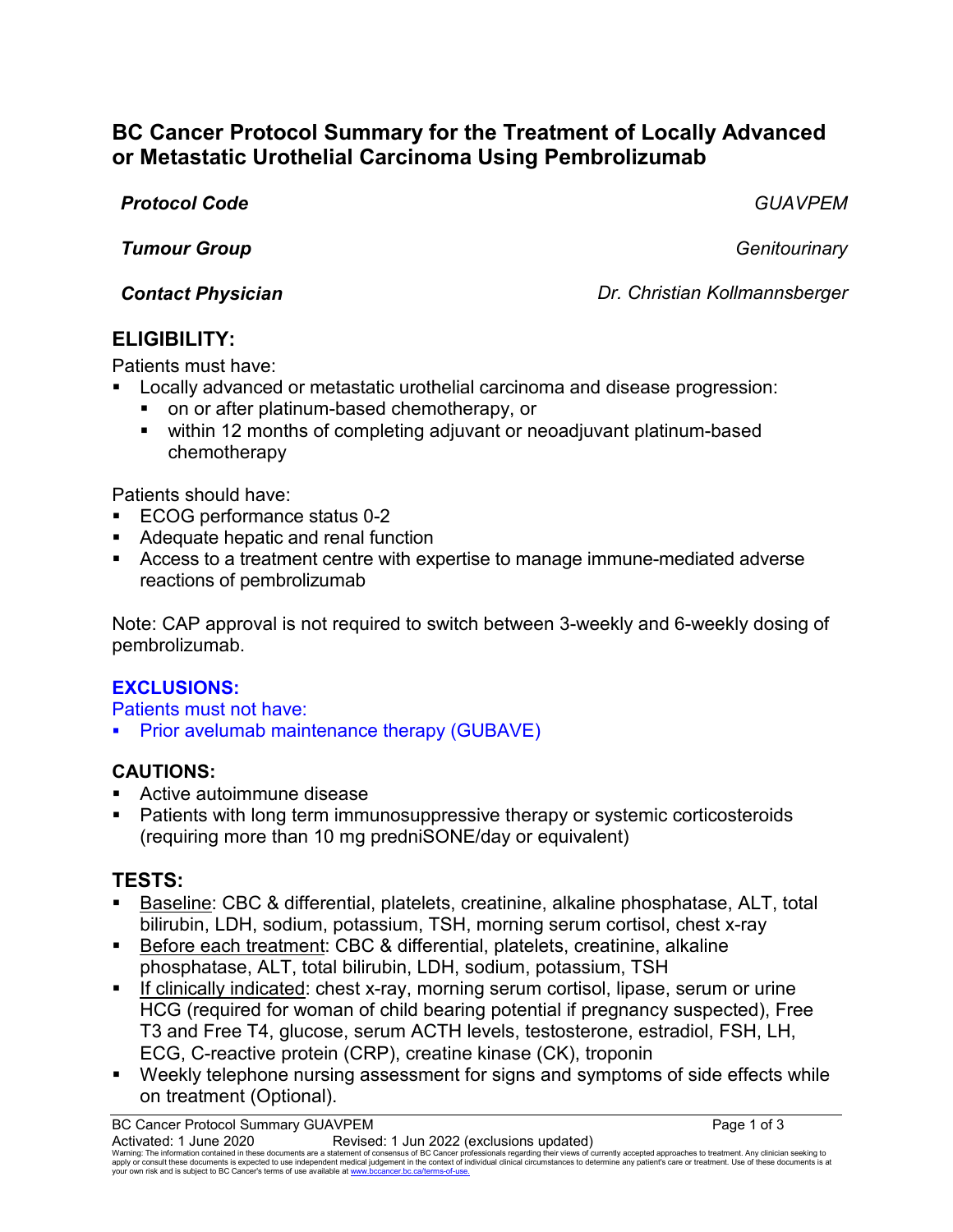### **PREMEDICATIONS:**

- Antiemetics are not usually required.
- Antiemetic protocol for low emetogenicity (see SCNAUSEA).
- If prior infusion reactions to pembrolizumab: diphenhydrAMINE 50 mg PO, acetaminophen 325 to 975 mg PO, and hydrocortisone 25 mg IV 30 minutes prior to treatment

# **TREATMENT:**

| Drug          | <b>Dose</b>                 | <b>BC Cancer Administration Guideline</b>                           |
|---------------|-----------------------------|---------------------------------------------------------------------|
| pembrolizumab | 2 mg/kg<br>(maximum 200 mg) | IV in 50 mL NS over 30 minutes<br>using a 0.2 micron in-line filter |

 Repeat **every 3 weeks** until disease progression, unacceptable toxicity or a maximum of 35 cycles or 2 years of treatment (including doses given as GUAVPEM6)

## **DOSE MODIFICATIONS:**

No specific dose modifications. Toxicity managed by treatment delay and other measures (see [SCIMMUNE](http://www.bccancer.bc.ca/chemotherapy-protocols-site/Documents/Supportive%20Care/SCIMMUNE_Protocol.pdf) protocol for management of immune-mediated adverse reactions to checkpoint inhibitors immunotherapy,

[http://www.bccancer.bc.ca/chemotherapy-protocols](http://www.bccancer.bc.ca/chemotherapy-protocols-site/Documents/Supportive%20Care/SCIMMUNE_Protocol.pdf)[site/Documents/Supportive%20Care/SCIMMUNE\\_Protocol.pdf\)](http://www.bccancer.bc.ca/chemotherapy-protocols-site/Documents/Supportive%20Care/SCIMMUNE_Protocol.pdf).

# **PRECAUTIONS:**

- **Serious immune-mediated reactions**: these can be severe to fatal and usually occur during the treatment course. They may include enterocolitis, intestinal perforation or hemorrhage, hepatitis, dermatitis, neuropathy, endocrinopathy, as well as toxicities in other organ systems. Early diagnosis and appropriate management are essential to minimize life-threatening complications (**see [SCIMMUNE](http://www.bccancer.bc.ca/chemotherapy-protocols-site/Documents/Supportive%20Care/SCIMMUNE_Protocol.pdf) protocol for management of immune-mediated adverse reactions to checkpoint inhibitors immunotherapy,** http://www.bccancer.bc.ca/chemotherapy-protocolssite/Documents/Supportive%20Care/SCIMMUNE\_Protocol.pdf).
- **Infusion-related reactions:** Isolated cases of severe reaction have been reported. In case of a severe reaction, pembrolizumab infusion should be discontinued and appropriate medical therapy administered. Patients with mild or moderate infusion reaction may receive pembrolizumab with close monitoring. Premedications with acetaminophen and anti-histamine may be considered if there is a history of reaction.

#### **Call Dr. Christian Kollmannsberger or tumour group delegate at (604) 877-6000 or 1-800-663-3333 with any problems or questions regarding this treatment program.**

BC Cancer Protocol Summary GUAVPEM **Page 2 of 3** Activated: 1 June 2020 Revised: 1 Jun 2022 (exclusions updated) Waming: The information contained in these documents are a statement of consensus of BC Cancer professionals regarding their views of currently accepted approaches to treatment. Any clinicial sexpected by the sector of the your own risk and is subject to BC Cancer's terms of use available at www.bccancer.bc.ca/terms-of-us